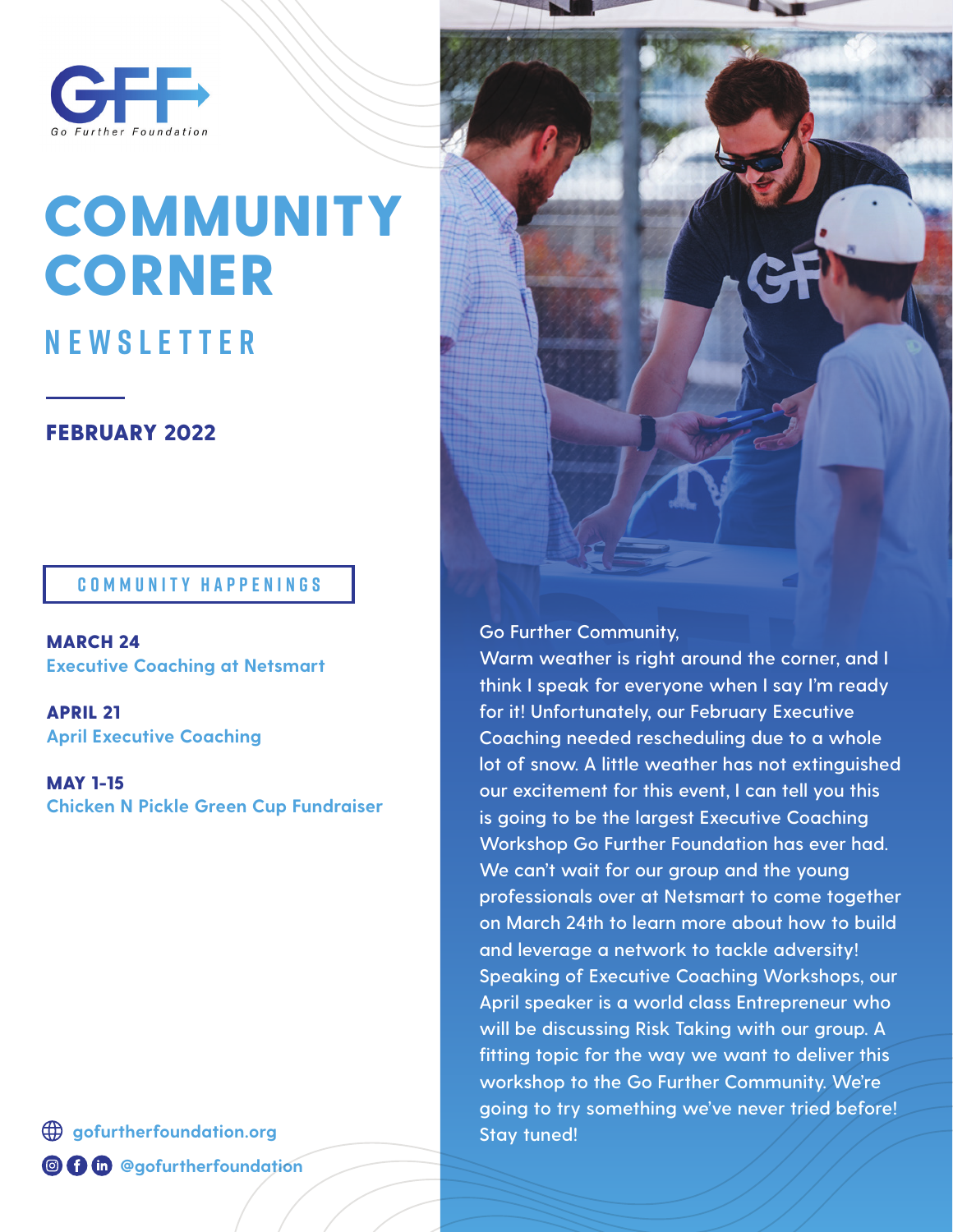**I'm excited to announce we have officially finalized our 2022 GFF Committee and Board members. These individuals are the cornerstone of how GFF operates and will play a pivotal role in helping us continue to grow. So many talented, smart, passionate professionals ready to take the bull by the horns. If you see any of these folks around, make sure you tell them congratulations for being leaders at Go Further Foundation.**



Lastly, the GFF team is working to establish more ways individuals and businesses can support our mission. We recently finalized our 2022 Corporate Sponsorship Packages and will soon be finalizing our Sponsor our Young Professionals package. The money raised from these two packages goes directly to ensuring our programs are delivered

free of charge for our members and allows us to continue growing this community of young professionals committed to personal and professional development. If you know a business who would be interested in sponsorship opportunities with Go Further Foundation, please share this flyer with them for more information.